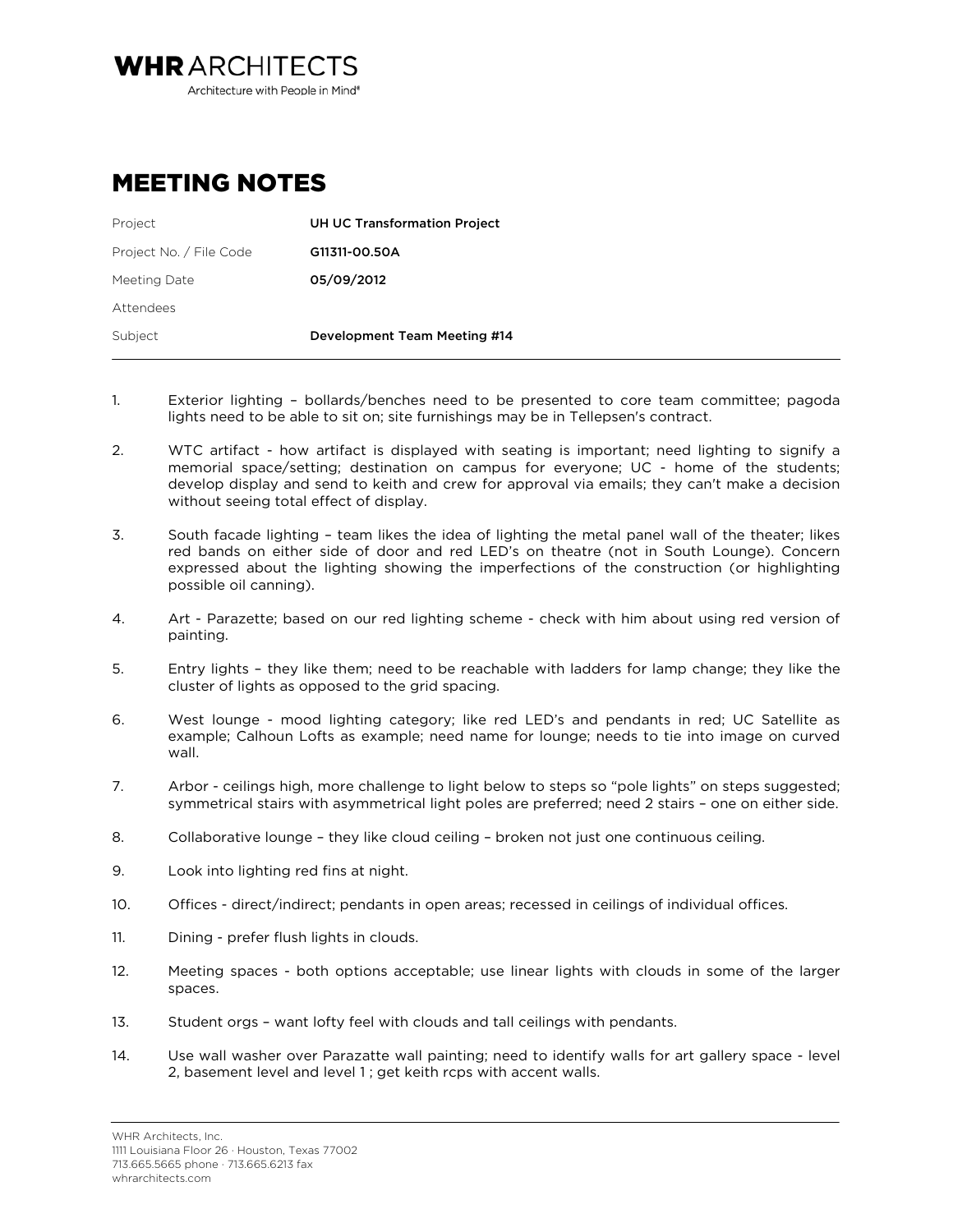- 15. Event spaces will have approx.16' ceilings. Contemporary (modern) fixtures are fine with all.
- 16. Jonathan says we do not need to fall under ashrae 2010, but 2007 instead.
- 17. West plaza power/data; 100% saturation throughout "anywhere there's a seat"; lower level at UC ; place on south (WTC, front coverage on entries); need to carefully coordinate location of wireless panels; UH IT installs hardware and we provide the infrastructure; place devices where people gather; leave out if needed where people won't gather; no power or hard-wired data outside; stage - 100 amp circuits; (2) 20 amp circuits for dj and band; UC Satellite setup preferred or similar. No need for a dedicated theatrical setup - can use general purpose light that works for stage; any large concerts there? (Pettijohn) possibly (Keith); need to do a base stage and add alternate for additional lights,etc...tabling in this area - power; center area (between bridges) needs to be for tabling (information tables); currently have 7 tables (6') need at least 10 tables; power from pedestals or at base of light poles or seat walls?
- 18. Marquee place for promoting events here and throughout campus; emergency management; video (like Wortham); 3 flag poles also; marquee priced at 30k to 50k but depends on requirements and size.
- 19. West lounge no hard data for students but for projectors (mounted in ceilings)/lcds; 2 projectors and screens initially suggested but as the conversation evolved it was decided that lcds would be better – they would allow more flexibility and won't be obstructed by people walking in front (like in screens); probably projecting same things on both lcds; open areas open 24/7. ; possibly reuse lcds from dining area in here; JaffeHolden needs to provide speakers for this; Keith to send us cutsheets of the lcds; iptv in some locations; uh not there yet so providing it for future; not need to provide for coax and iptv in all locations; add alternate for providing iptv to all meeting rooms. Provide iptv in the following areas: Houston Room; Medium & Large Event rooms, Theatre, West Lounge and SGA chamber. Collaborative Lounge - no tvs; arbor video wall vs. marquis; seen from arbor steps; outside building better than inside for informational signage; performance district signage/marquis on-going; school provide content for marquis sign; Lawrence to get WHR cutsheets.
- 20. No AV needs for west plaza.
- 21. Power as many places as possible in West Lounge (inside face of curved wall and back wall).
- 22. Arbor power in face of tiers.
- 23. South lounge on side walls and on columns.
- 24. No additional power in prefunction areas (don't want them to hang out there).
- 25. Collaborative lounges prefer not to have them in the floor.
- 26. Meeting spaces large: projectors on mounts; small: LCD's.
- 27. Small conference rooms have board table (not moveable tables) so need floor mounted outlets; junction box in floor; connection at table; power, audio, vga, rca and ethernet.
- 28. Large conference rooms: permanent projectors and screens; 1 on the front and 1 on the side; problem of wireless projector is that it uses wireless access of laptop and that impedes accessing internet.